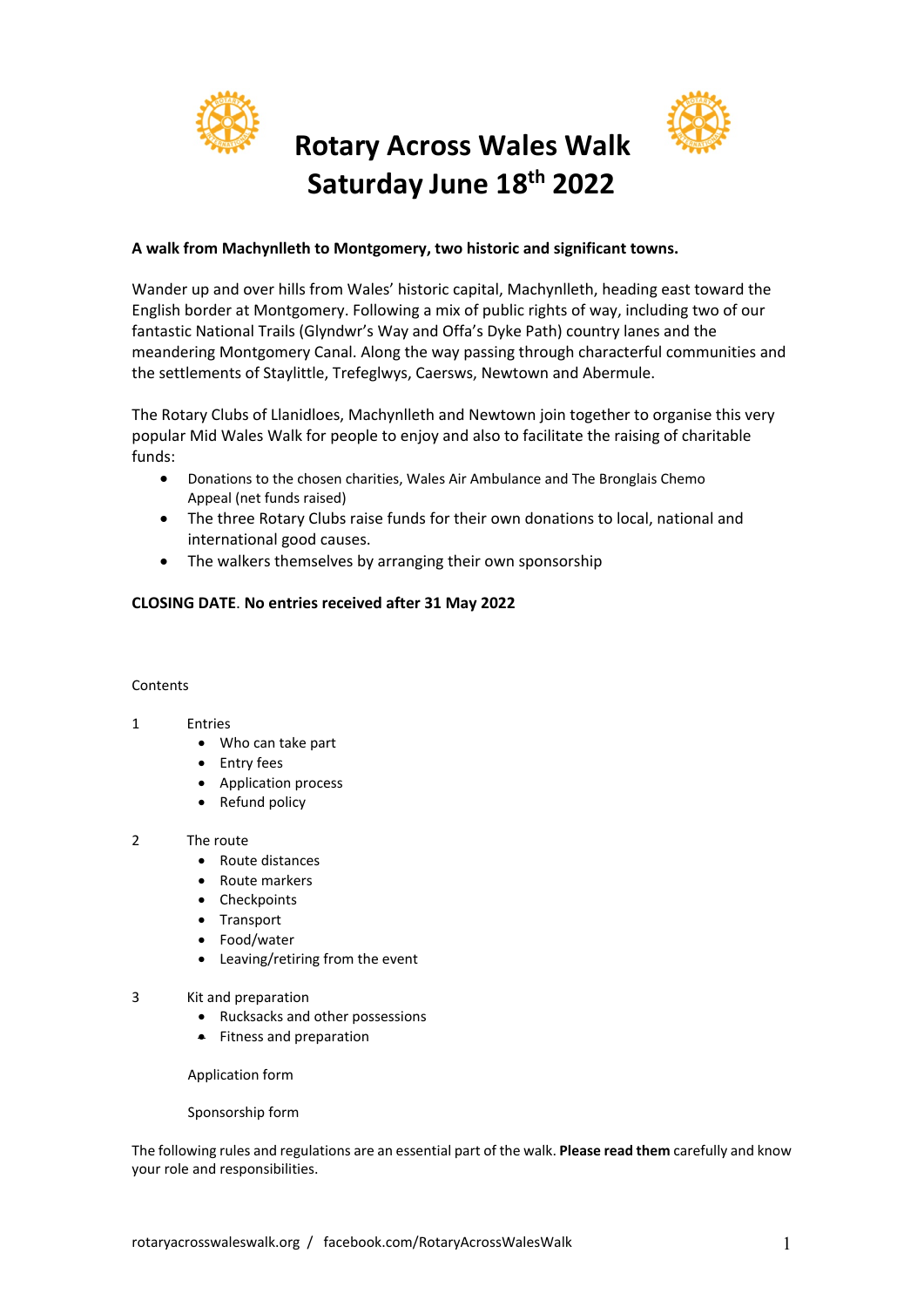# **1. Entries**

#### Who can take part?

- Individuals
- Relay teams to make sure you have the best experience and to suit your team needs, this is how it'll work…
	- The entry fee will be the same as for one individual what a bargain
	- You'll nominate a team lead and use their details on the entry form
	- Create a team name noting this on the entry form next to name and use in all future correspondence with us
	- Change over of an imaginary baton to take place at checkpoints to ensure we have a chance to congratulate those stopping and encourage those setting off
	- The team will be given one event/race number, this will be handed over from one walker/runner to the next at each changeover point
	- Once you've entered, please email us with:
		- Names/addresses etc. for each of your team members we like to look after you all and keep you safe
		- Detail at which checkpoints the changeovers will be taking place
- Junior walkers (under 16 on 18 June 2022)
	- Junior walkers are welcome. NO child under 13 years of age will be allowed to walk the full distance.
	- Due to medical advice, it is necessary for us to impose a distance limit on juniors aged 10 and under who will only be allowed to participate in the walk from Abermule to Montgomery.
	- A responsible adult must accompany junior walkers at EVERY stage of the walk.
- Runners The event is geared toward walkers, however if you wish to run please complete the appropriate section on the application form. Remember, you are likely to arrive at checkpoints before they are open.
- NO dogs at any stage of the walk
- No mountain bikes, motor bikes, fancy dress, horses etc
- Walkers will NOT be allowed on the walk if they appear to be under the influence of alcohol or drugs.
- The organisers have no choice but to limit the number of entrants to 300
- The organisers reserve the right to refuse entries to any individuals or groups

#### Entry fees

| <b>Start Points</b>      | <b>Distance</b> | Adult | Junior                  |
|--------------------------|-----------------|-------|-------------------------|
|                          |                 |       | $(13-16 \text{ years})$ |
| Machynlleth - Montgomery | 48 miles        | £50   | £40                     |
| Staylittle - Montgomery  | 31 miles        | £45   | £30                     |
| Caersws - Montgomery     | 21 miles        | £35   | £20                     |
| Newtown - Montgomery     | 14 miles        | £20   | £10                     |
| Abermule - Montgomery    | 9 miles         | £15   | £5                      |

• Junior fees apply to walkers aged under 16 on the date of the Walk. Proof of age may be required on the day.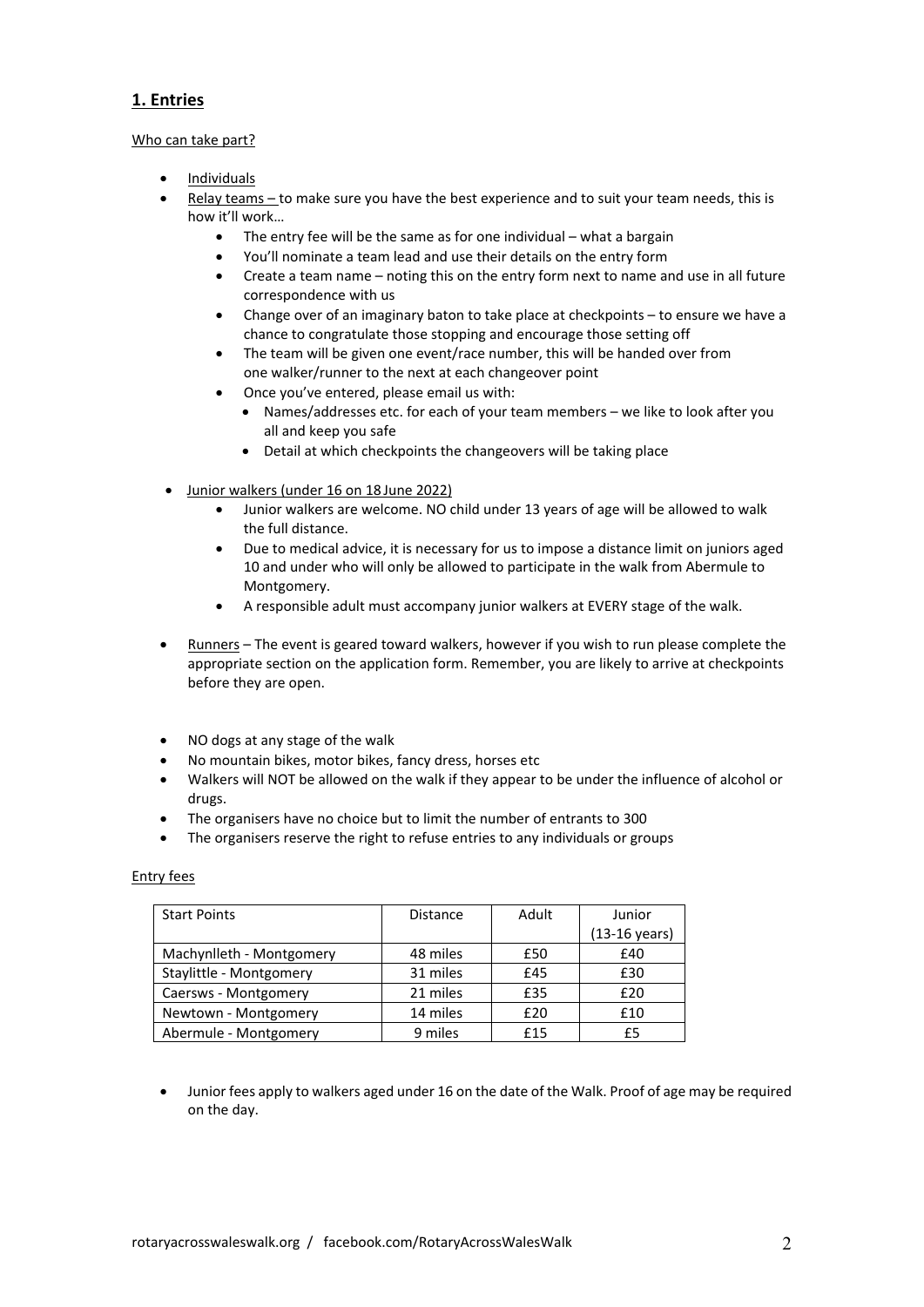- What you get
	- Rotary Across Wales Walk bespoke finishers medal
	- Light refreshments at most checkpoints and finish line
	- Three full meals (for full route) breakfast, lunch and tea
	- Water refill stations at each checkpoint
	- Experienced medical cover St Johns
	- Individual event number
	- Fully signed route
	- GPX files for each route option available from the website
	- Transport from the finish to Newtown
	- Friendly event team, advice and support

#### Application process

- **Before completing this application, please ensure that you have read, understood and agree to the conditions contained in ALL the "General Information" sheets. Please make sure you sign the application form otherwise it will not be accepted.**
- **If you have taken part in this walk previously, please note that the route has changed and you should follow route markers on the day.**
- Individual event numbers will be posted to entrants shortly after the closing date (31 May 2022).
- Preparation details and route guide will be available on the website (sponsorship forms please photocopy as required)
- Additional copies of the Application Form and General Information Details can be photocopied, however, please ensure that anyone receiving a copy from you has read the General Information sheet BEFORE completing an Application Form.
- Online application/payment can be made through SI Entries **-** www.sientries.co.uk
- Please complete the application form electronically or post the attached application form and send with your entrance fee to: **RAWW c/o MWAC, Maesmawr, CAERSWS Powys SY17 5SB** with cheques payable to "Rotary Across Wales Walk".
- **CLOSING DATE FOR COMPLETED APPLICATION FORMS - 31 May 2022**

#### Refund Policy

- No refunds will be given unless we receive a written cancellation (email or post) at least 15 days before the walk (3 June 2022). However, the organisers will consider individual cases for refund after the stated date if it is on medical grounds, supported by Doctors note. The decision of the organisers is final.
- Covid considerations:
	- Should the event be cancelled due to unforeseen Covid reasons then a refund (less SI Entries fee) will be given to all entrants.
	- Should an entrant receive a positive Covid result in the days leading up to the event, and in accordance with Welsh Government isolation guidance at the time, a refund (less SI Entries fee) will be provided upon receipt of appropriate evidence.

# **2. The route**

- A full route guide can be downloaded from our website rotaryacrosswaleswalk.org
- It is recommended that the route instructions be protected against bad weather by laminating or covering with clear Fablon sheet.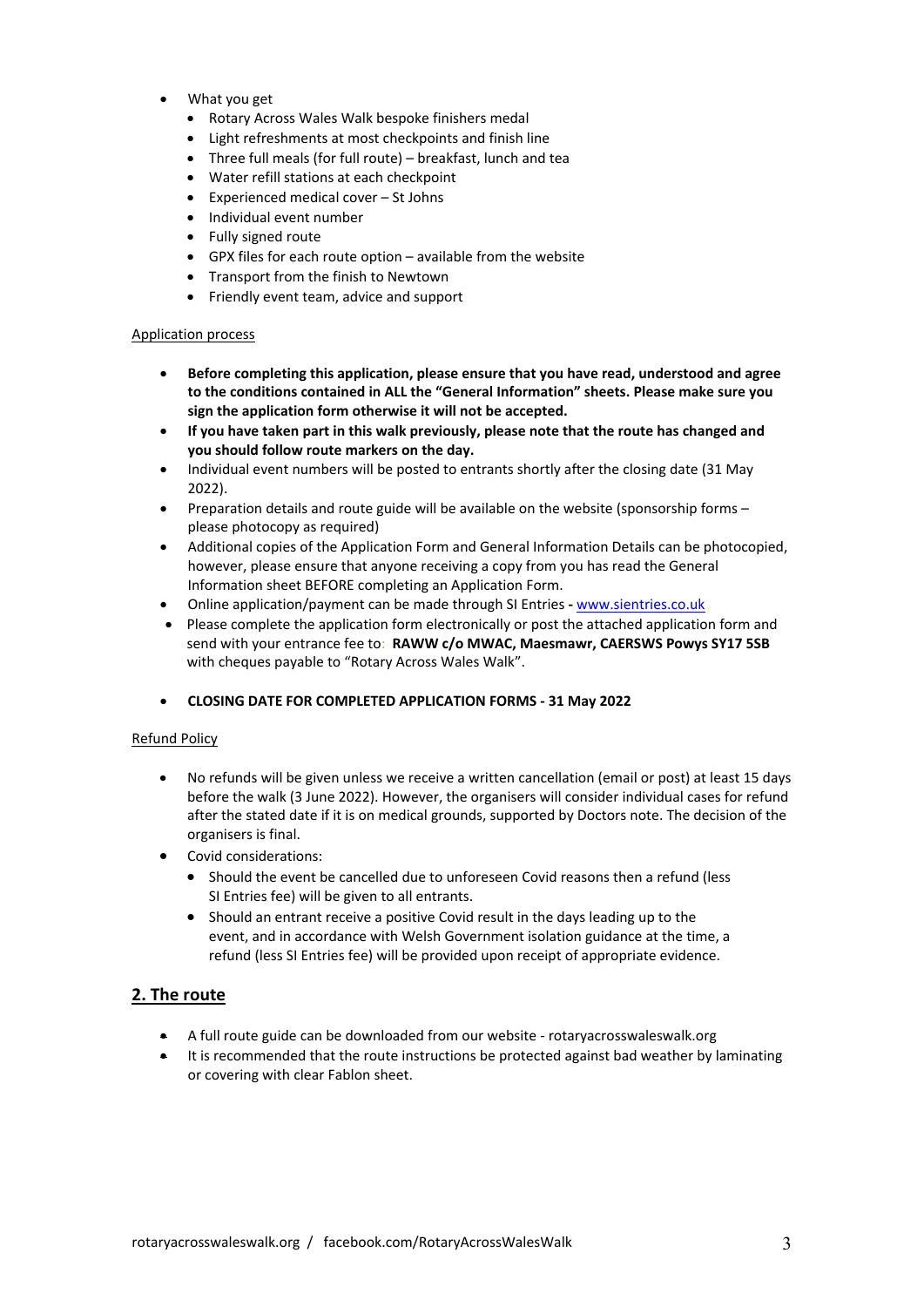| Machynlleth - Montgomery | 48 miles / 77 km |
|--------------------------|------------------|
| Staylittle - Montgomery  | 31 miles / 50 km |
| Caersws - Montgomery     | 21 miles / 34 km |
| Newtown - Montgomery     | 14 miles / 23 km |
| Abermule - Montgomery    | 9 miles / 14 km  |

| Start point  |                                                 | Grid Ref       | What3Words<br>(w3w.co)    | Registration time                       |
|--------------|-------------------------------------------------|----------------|---------------------------|-----------------------------------------|
| Machynlleth  | Y Plas carpark<br>Machynlleth                   | SH 74333 00430 | affirming.dumps.shoelaces | <b>Between</b><br>$2am - 4am$           |
| Staylittle   | <b>Community Hall</b>                           | SN 88885 92104 | poetry.divide.duck        | <b>Between</b><br>$8 - 10$ am           |
| Caersws      | Unicorn Hotel                                   | SO 03155 91802 | scorpions.harvest.nursery | <b>Between</b><br>$11.30$ am $-1.30$ pm |
| Newtown      | Riverside Venue<br>(entrance to<br>Dolerw Park) | SO 10557 91600 | bronze.hung.shame         | Between $1 - 4$ pm                      |
| Abermule     | Primary School                                  | SO 16252 94934 | clipboard.delight.autumn  | <b>Between</b><br>$1 - 4pm$             |
| Finish point | Town centre<br>Montgomery                       | SO 22231 96443 | overcomes.washed.surely   | n/a                                     |

- Whichever distance option you're doing, please register between the noted times above at the relevant location. Once you've registered at the checkpoint you can start your adventure when you're ready.
- Please be considerate to the countryside and local residents at all times, this includes:
	- Leave all gates as you found them, whether open or closed.
	- All litter must be disposed of at checkpoints and NOT around the countryside.
	- Noise to be kept to a minimum, especially in the early morning hours.
- Route details and GPX files will be available on the website. Please ensure you download the latest version, as changes to the route may be made nearer the event.
- Vehicles and marshals will patrol the route. This is for your safety and to provide help if you are in difficulties.
- Any persons wishing to monitor the progress of an individual or group are welcome to do so though we do ask that they confine their observations to checkpoint areas. Please ensure you leave access points clear for official vehicles or any emergency services that may be required.

#### Route markers

- **The route guide that we will provide is only a guide, the route markers on the day must be followed.**
- We reserve the right to change the route without prior notice.
- Anyone found tampering with route markers etc. will be banned from future walks and their name submitted to other walk organisers.

#### **Checkpoints**

- All entrants (who have registered and paid) will be emailed the entrant info pack before the event.
- **Collect your event number and pin it to your being/kit so that it's visible to checkpoint marshals –** numbers are needed to register at ALL checkpoints and to claim your food at relevant points
- **It is ESSENTIAL** that you register and have your number recorded at every checkpoint along the walk. This is not only for safety reasons.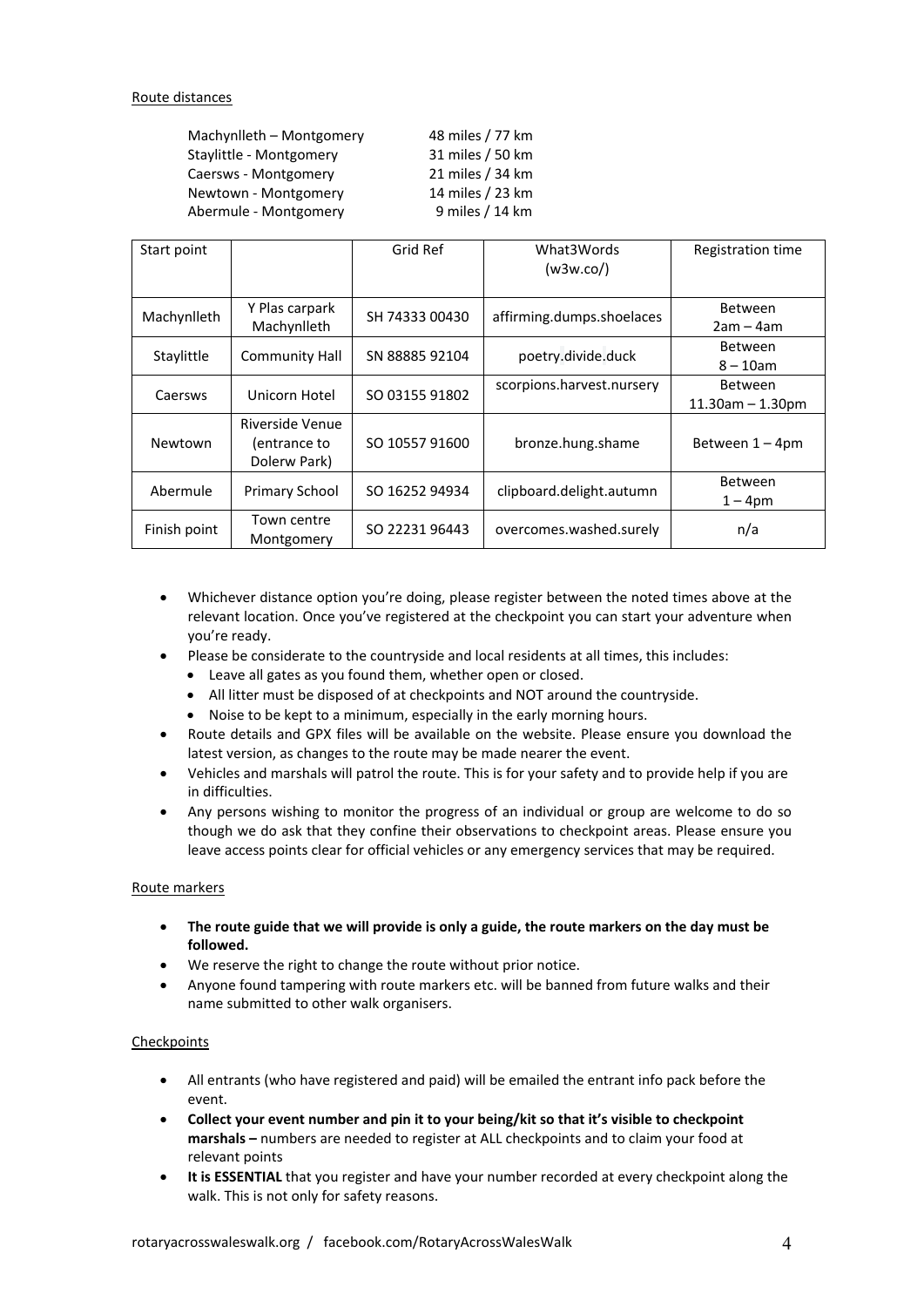- The individual cut off times in the table below outline the latest time at which individuals should be passing through the checkpoints.
- If the back marker considers the walking pace of an individual will put them at risk of not finishing the event before the finish time in Montgomery, they will be asked to stop at the next available checkpoint.
- The walk is scheduled to finish by 22.00 (10pm). Any walker who has not passed through Checkpoint 10 before 8.30pm will be asked to take a shorter route to Montgomery.
- These decisions are FINAL and NOT open to negotiation.
- The cut off times are non-negotiable

| Check points    | Location               | Cut off time           |
|-----------------|------------------------|------------------------|
|                 |                        |                        |
| Start           | Machynlleth            | Registration 2am - 4am |
| CP <sub>3</sub> | Staylittle             | 10.30am                |
| CP <sub>6</sub> | Caersws                | 2.30 <sub>pm</sub>     |
| CP <sub>7</sub> | Newtown                | 5.30pm                 |
| CP <sub>8</sub> | Abermule               | 7pm                    |
| <b>CP 10</b>    | Roadside               | 8.30pm                 |
| Finish          | Montgomery Town Centre | 10pm                   |

### Transport

- **Please arrange your transport to the start in Machynlleth, where the registration point is open between 2am – 4am.**
- Unlike previous years and, in light of current Covid circumstances, transport to the start in Machynlleth will not be on offer this year.
- Please ensure you get to the Machynlleth start between 02:00 04:00 (2-4am) so that you do not start after the back walker, who will remove route markers along the route and is there for your safety, requiring all walkers to be in front of them.
- Please be aware that return transport from the finish will only be available to Newtown so you will need to make your own arrangements to return (if necessary) to your point of departure.
- Mini-buses will be running a shuttle service from the finish back to Abermule and Riverside Venue, Newtown throughout the evening - from about 4.00 p.m.
- Those needing to return to Newtown by a specific time should arrange their own transport, as the mini-buses will only leave the finish when they are full.

#### Food and water

- The entry fee includes the cost of meals.
- Please bring your own refillable containers for the water refill stations along the route. Water will not be provided in single use bottles.
- Water: We must stress the danger of dehydration. St John's Ambulance personnel would like to remind walkers to drink water throughout the walk and that after completion of the Walk (whatever the weather) it is advisable to consume at least 1 pint of NON ALCOHOLIC liquid.
- Please be sensible.

Free food & drink are available for walkers on producing their race numbers. Only Machynlleth starters receive all 3 i.e. breakfast, lunch and tea

- Check Point  $1$  early morning snack
- Breakfast a choice of either cooked or continental breakfast
- Lunch baked potato with choice of fillings
- Tea selection of cakes and fruit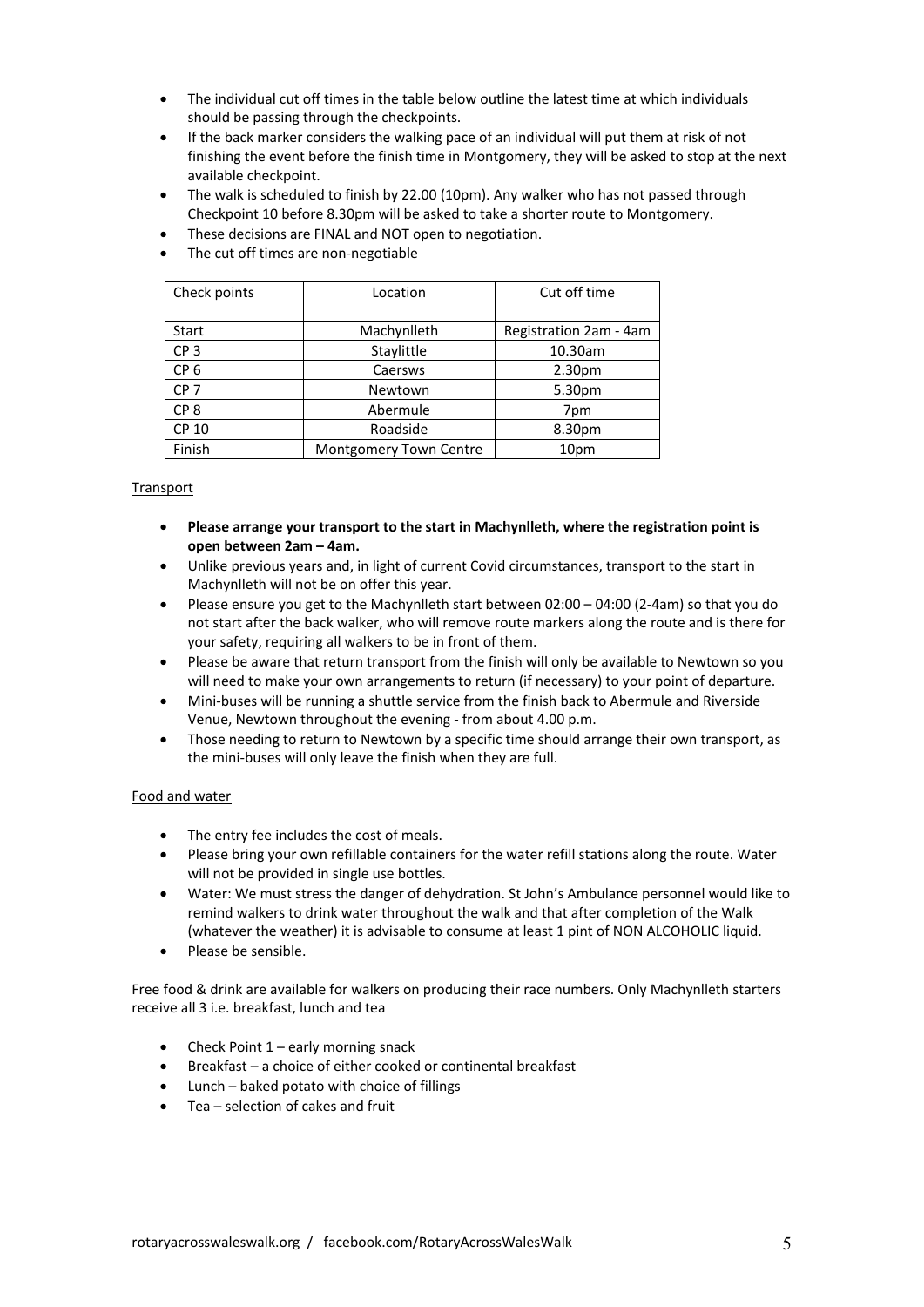| <b>Start Points</b> | <b>Breakfast</b> | Lunch | Tea |
|---------------------|------------------|-------|-----|
| Machynlleth         | Yes              | Yes   | Yes |
| Staylittle          | No               | Yes   | Yes |
| Caersws             | No               | No    | Yes |
| Newtown             | No               | No    | Yes |
| Abermule            | No               | No    | No  |

#### Leaving/retiring from the event – this is very important

If you have to leave the walk, please ensure you do the following BEFORE leaving.

- If possible, walk to the nearest checkpoint.
- Notify an official (wearing a yellow Rotary tabard) that you are leaving the walk, telling them your name and event number.
- An emergency telephone number will be available if you need help between checkpoints, and this will be issued with your walkers' pack in June. But please be aware that not all the mobile phone networks provide cover over the whole of the route. There are 'dead spots'.
- Transport for walkers who retire at checkpoints during the event can be transported to either Newtown or Machynlleth.

#### **DO NOT LEAVE THE WALK WITHOUT TELLING AN OFFICIAL – THIS IS OF VITAL IMPORTANCE AS IT COULD ACTIVATE THE EMERGENCY SERVICES TO SEARCH FOR YOU.**

#### **3. Kit and preparation**

#### Kit and clothing

- Please ensure that you wear sensible and appropriate clothing and footwear and be prepared for ALL weather conditions.
- You'll be crossing an entire country and the weather can easily change during the course of the event – so there's a need for both sun cream and cold weather kit. Previous events have seen both cold and hot weather injuries on the same day.
- Please bring a refillable water bottle or cup to refill at water stations along the route.
- There is no mandatory kit check however marshals at the start will be checking for appropriate footwear and clothing for the elements. Marshals discretion to prevent anyone starting if ill equipped.
- **Please wear your event number** (needed to register at **ALL** checkpoints and to claim your food at relevant points) and route details with you on the morning of the walk and report to the registration steward AT THE START IN MACHYNLLETH.
- Nobody believed to be under the influence of alcohol or drugs will be allowed to start.
- Rucksacks are **YOUR** responsibility, NOT the VOLUNTEERS or OURS.
- Participants wishing to have baggage transported from the start to the finish (for personal logistical reasons) should register bags with the marshals at the start. Bags should be clearly labelled with the walkers' name, number and contact telephone number.

#### Fitness and preparation

- This walk is a **challenge**. It is a challenge for you personally, whatever distance you achieve.
- This is a strenuous 47-mile walk and it is **essential** that you correctly assess your fitness. If you are unsure seek medical advice before participating. Although the Rotary Across Wales Walk is known as a 47-mile walk, due to the number of small course changes that have been necessary over the years, the mileage referred to is only an approximation.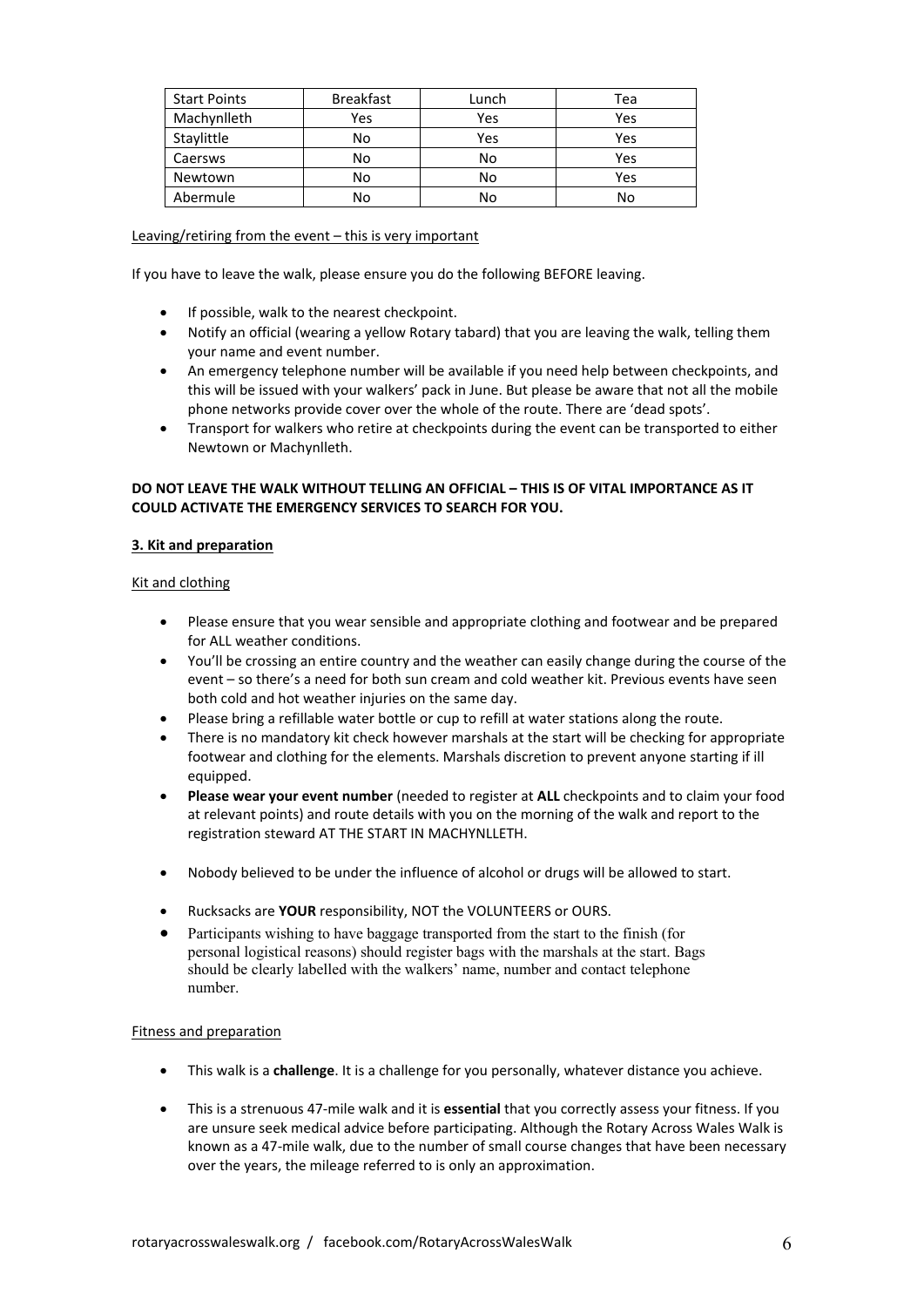# **Sponsorship**

- Although this is intended to be a Charity walk, and we encourage it, you do not have to be sponsored or walk for charity.
- All the sponsorship money you raise from your own efforts in taking part in the event can go to your nominated charity or good cause.
- The Rotary Clubs have agreed that the net funds raised from organising the event, (i.e. after deducting all the costs incurred), will be donated to Wales Air Ambulance and The Bronglais Chemo Appeal.
- Your contribution to these funds is included in the entry fee. So just by taking part you are contributing to the charities but we hope that you will take this opportunity to raise funds for your own favourite charity or good cause.
- After the event we would like you to let us know how much you have raised so that Rotary can give as much publicity as possible for the many thousands of pounds going to good causes.

Data Protection Act: The information collected on this application form will be used only to help in the administration of the Walk, for statistical analysis and to inform you about the Rotary Across Wales Walk in future years. It will NOT be divulged to a third party under any circumstances.

#### **Huge thanks to everyone who supports the event, through volunteering time or donating goods/services.**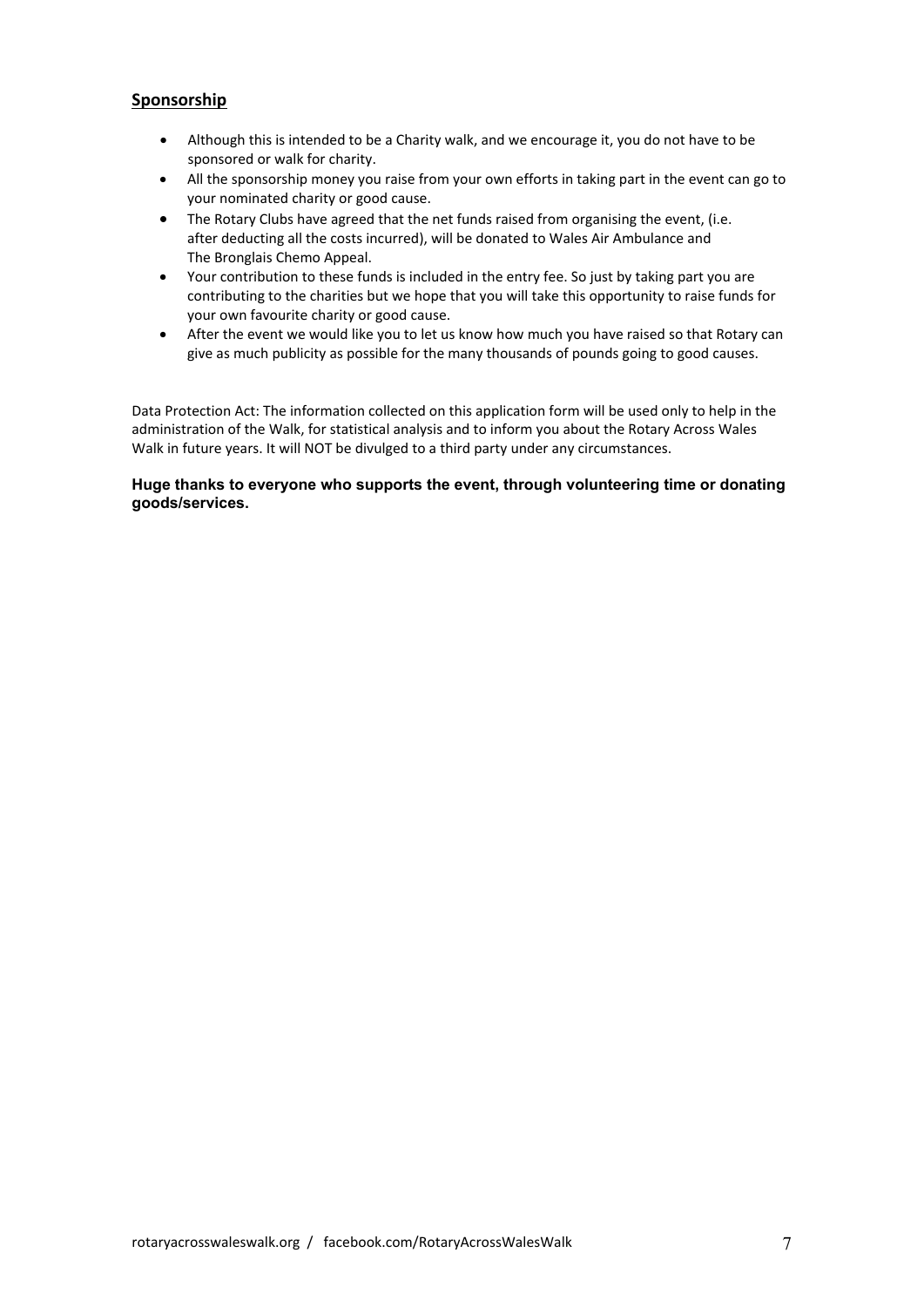

# **Rotary Across Wales Walk – Saturday 18 JUNE 2022**

# **APPLICATION FORM Please complete all sections of the application form**

| Name                  |      |  |        |  |  |
|-----------------------|------|--|--------|--|--|
| Address               |      |  |        |  |  |
| Town                  |      |  |        |  |  |
| Postcode              |      |  |        |  |  |
| <b>Contact Number</b> | Home |  | Mobile |  |  |
| Email address         |      |  |        |  |  |
| Date of Birth         |      |  |        |  |  |

| Emergency contact (name) |  |
|--------------------------|--|
| Emergency contact number |  |

| Add my name to the reserve list<br>(if applicable)     | Yes please | No thanks |  |
|--------------------------------------------------------|------------|-----------|--|
| Will you be running /walking the event                 | Walking    | Running   |  |
| Any dietary requirements<br>e.g vegetarian, vegan etc. |            |           |  |

| Which part of the event are you doing? |                  | Please tick |
|----------------------------------------|------------------|-------------|
| Machynlleth - Montgomery               | 48 Miles / 77 km |             |
| Staylittle - Montgomery                | 31 Miles / 50km  |             |
| Caersws - Montgomery                   | 21 Miles / 34 km |             |
| Newtown - Montgomery                   | 14 Miles / 23 km |             |
| Abermule - Montgomery                  | 9 Miles / 14 km  |             |

I, the undersigned,

- take part in the Rotary Across Wales Walk entirely at my own risk. I accept full responsibility and liability for both my own property and actions and those of any minors under my supervision.
- agree to download the instructions and print them out myself.

| Please add me to your mailing list                                   | Yes please | No thanks |  |
|----------------------------------------------------------------------|------------|-----------|--|
| Signature of applicant<br>(or parent/guardian if walker is under 16) |            |           |  |
| Date                                                                 |            |           |  |

Please ensure that you have signed the application form, then post it, together with your cheque, to **RAWW c/o MWAC, Maesmawr, CAERSWS, Powys SY17 5SB**